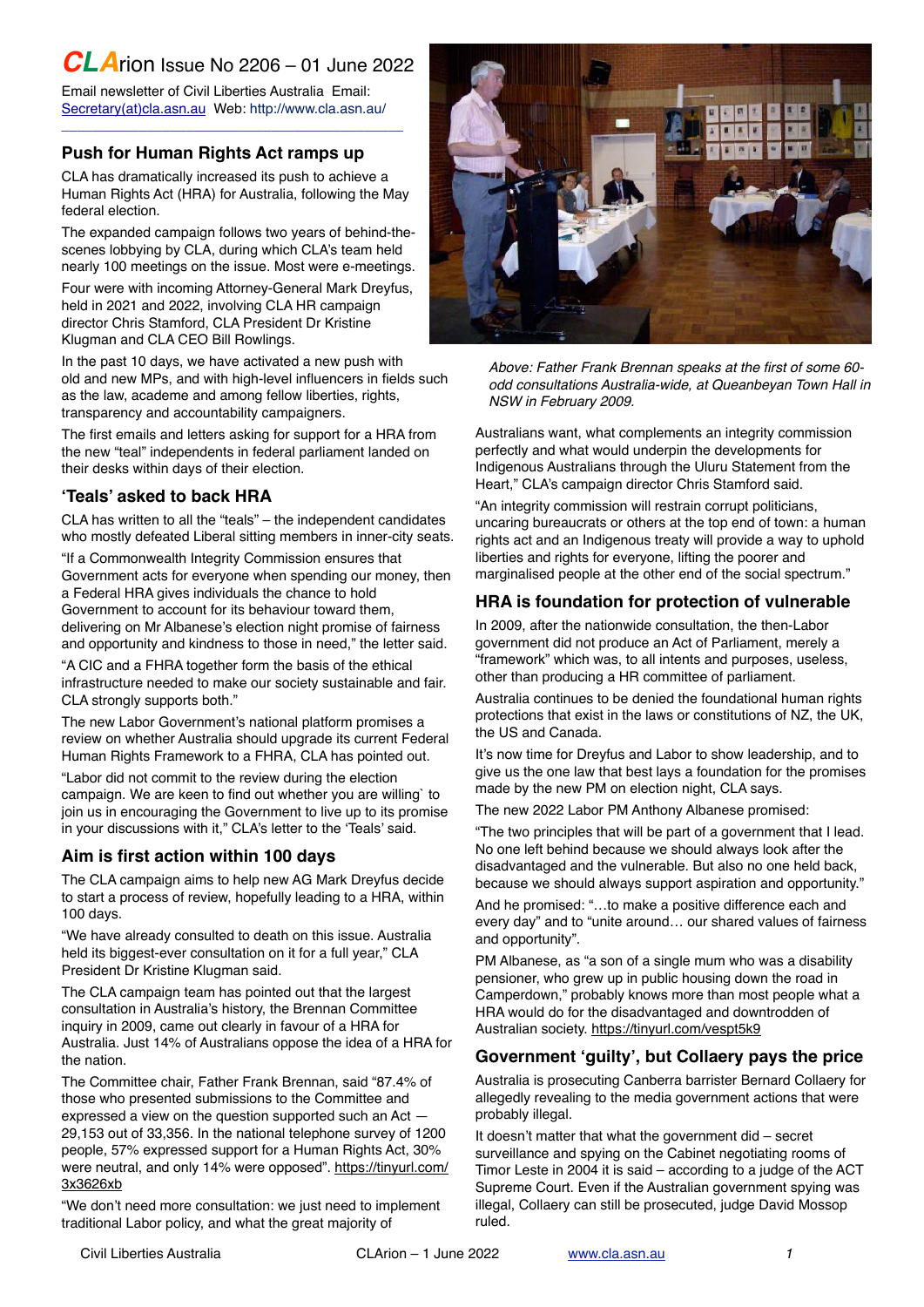Even if 18 years ago the Australia government under PM John Howard and Foreign Minister Alex Downer had no moral compass, was motivated by greed to screw the world's poorest and newest nation over oil and gas, and wanted to boost the coffers of private companies, that was OK. No-one should know if the Australian government was acting corruptly or illegally.

Collaery had tried to stop his trial until the government comes clean, having never publicly admitted the 2004 spying in Timor Leste even occurred.

Collaery subpoenaed documents from the Australian Secret Intelligence Service (ASIS), the Office of National Intelligence, the Departments of Prime Minister and Cabinet, and Foreign Affairs and Trade, which he hoped would show the mission was unlawful and outside the proper functions of ASIS.



If it was illegal, how could Collaery be prosecuted for revealing it? Doesn't matter, says Mossop (photo). The Australian government can act as illegally as it likes, and people can be sent to jail for saying so.

Collaery knows all about the bugging, because he – lawfully – represented Witness K, one of the bugging ASIS agents, who was eventually fined with a minor rap over the knuckles for trying to achieve justice for himself and Timor Leste.

The Mossop ruling means the secret trial of Collaery was to continue as the new Labor government took power, with 99% of the "evidence" unable to be made public. So much for open and transparent Australian 'justice'.

"We need national reform of…the legal profession," CLA's CEO Bill Rowlings said last month.

# **No-one to watch over Australia's spooks**

Senator Rex Patrick (then Ind, SA) said last month: "Never have I seen a judicial officer suggest the responsibility of judicial oversight be abandoned because a member of the executive (the Inspector-General of Intelligence and Security) has a measure of oversight and can report breaches of the law to the prime minister. In effect, Justice Mossop places no limits on executive power and leaves the responsibility for limited oversight exclusively to a statutory official, giving the court no role."

As Crikey's Bernard Keane points out, this leaves Australia's security agencies with "no effective parliamentary oversight and, if Mossop's absurd ruling stands, no court oversight either. And it has passed with minimal media coverage". [https://](https://tinyurl.com/ys2nnecd) [tinyurl.com/ys2nnecd](https://tinyurl.com/ys2nnecd)

CLA says the new government should end the 'deep government pockets' persecutions of many whistleblowers, like those of Collaery, David McBride (alleged Afghanistan war crimes whistleblower), and Robert Boyle (revealer of alleged serious Australian Tax Office abuses of its powers).

And it should speak up for Julian Assange, and demand his repatriation on a direct RAAF flight from London via secure British air bases to avoid any seizure by the USA, under their euphemistically-titled "rendition" approach to international justice, aka kidnapping.

Australia needs a whistleblower reward scheme, rather than a whistleblower punishment regime.

# **Dreyfus should act 'in the public interest'**

The new Attorney-General, Mark Dreyfus, before the 21 May election and his appointment as first law officer of Australia, remarked:

"While I will not comment on the substance of the charges, the very manner in which the government has sought to conduct the prosecution appears to me to be an affront to the rule of law.

"There have been some 50 preliminary hearings to date, with well over \$4 million spent by the Commonwealth alone, and still there is no trial date for Mr Collaery. The Morrison government has also sought to have the trial conducted in secrecy but was rebuffed last year by the ACT Court of Appeal, which held that the trial should be held predominantly in open court to avoid damaging public confidence in the administration of justice. The Commonwealth has now appealed that decision to the High Court."

Dreyfus himself can now decide whether the prosecution continues or if he withdraws the approval provided by Porter in 2018. While not tipping his hand, he flagged his thinking in the following terms:

"Despite repeated questions in multiple hearings of Senate estimates, I have yet to hear a cogent explanation of how the public interest is served by the ongoing attempts to prosecute Mr Collaery, a former attorney-general of the ACT who is now well over 70, in relation to an allegation of disclosure of events alleged to have occurred almost 20 years ago."

Dreyfus, formerly a Melbourne barrister, was speaking at the Australian Bar Association conference. His speech was first reported by Bernard Keane in Crikey on 2 May 2022.

### **ODD SPOT: It's time for Labor to go extra mm**

"Labor is at best a millimetre to the left of the Coalition on the drift to authoritarianism, the national security and national surveillance state and the massive extension of police powers, without circumstances or results justifying the crack-down." – columnist Jack Waterford Canberra Times 6 May 2022 [https://](https://tinyurl.com/yckzzpjs) [tinyurl.com/yckzzpjs](https://tinyurl.com/yckzzpjs)

### **Motivating 10% extra uplifting activity**

Australia's charity and non-profit sector is 8% of the economy, 10% of the workforce, and mobilises 3m volunteers.

They're the first line of support for the most vulnerable in our communities, and have helped millions of Australians rebuild their lives after floods, fires and economic hits.

The future of the charity sector is too important to our economy and our communities to grow and develop without planning or strategic investment.

Even a 1% productivity increase would add \$1.4 billion to the resources available to the sector, creating more jobs and providing services to more Australians. – Andrew Leigh. MHR Fenner ACT (speaking before the 21 May election) as then-Shadow Charities and Non-Profits Minister [https://tinyurl.com/](https://tinyurl.com/y6jyyuk2) [y6jyyuk2](https://tinyurl.com/y6jyyuk2)

### **NT goes 'barbarian' in cutting compensation**

The Labor government and its Country Liberal Party opposition has passed a cap on damages for false imprisonment and assault for anyone jailed in a NT prison, with just one dissenting vote.

Only one MLA called the measures a "disgrace" and "a green light to abusive behaviour against children and adults". Member for Mulka, Yingiya Mark Guyula said that the government should be more focused on preventing the abuse of children and adults in the correctional system, rather than enabling "government officials to mistreat young people without fear of consequences".

The new law caps the government's legal liability to \$15,300 for offences committed against anyone in correctional facilities, including for false imprisonment, battery (including unlawful restraints like shackles and spithoods) and assault.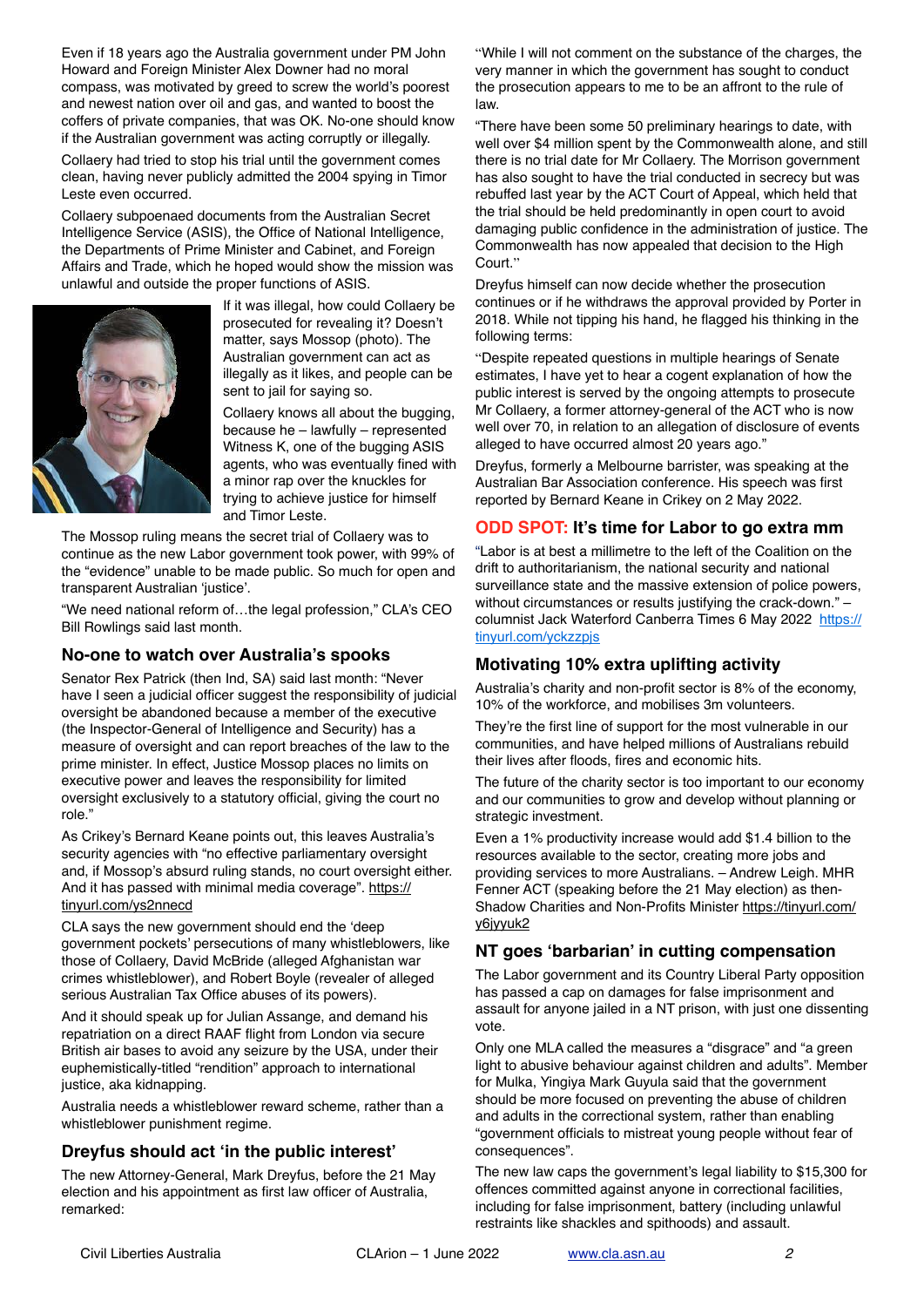Then-Attorney General Selena Uibo said the legislation was drafted to "address community concerns about large payouts of taxpayer funds to offenders … while they are in custody", referencing a \$35 million payout to hundreds of former juvenile detainees who had sued the government for mistreatment while incarcerated, according to Christopher Walsh, writing in the *NT Independent*.

Aboriginal justice, human rights and civil liberties groups say the new law contravenes the government's own commitment to the Convention against Torture.

Mr Guyula said the law also breached its own recently established Aboriginal Justice Agreement and the intent of the recommendations of the Royal Commission into Youth Detention in the NT.

Darwin barrister John Lawrence said the new laws were "barbaric, racist and backward". Mr Lawrence, a former president of the Criminal Lawyers Association of the NT and the NT Bar Association, and member of the Close Don Dale Now group, was threatened with expulsion from the parliament's public viewing gallery by the Speaker for banging on the glass in support of Mr Guyula's speech.

"The barbarians are in the Citadel," Mr Lawrence said. "They are no longer at the gate."

The bill, which was amended to include provisions for children who experience sexual abuse, passed and was supported by the CLP, who focused their concerns around the \$35 million paid to those children abused in Don Dale. [https://tinyurl.com/](https://tinyurl.com/yj8pjpcj) [yj8pjpcj](https://tinyurl.com/yj8pjpcj)

There is another way to avoid compensation entirely, CLA says. Don't physically and mentally abuse the people in NT prisons for whom the government is entirely responsible. No abuse, no compensation at all.

"This is yet another example of no-one in government being held properly responsible for appalling official human rights and civil liberties abuses," CLA President Dr Kristine Klugman said. <https://tinyurl.com/mry44rz3>

### **New AG appointed in NT**

Chansey Paech (pron. PAKE) became the new NT Attorney-General last month after former Chief Minister Michael Gunner stepped down suddenly "due to family reasons" and Natasha Fyles became Chief Minister and rearranged the cabinet.

Paech will also hold the Local Government, Arts, Culture and Heritage portfolios.

Aged 35, he is of Central Australian Aboriginal descent and Wikipedia says that "Paech is the only openly gay male MP in the NT Legislative Assembly; before entering politics, he was a prominent [LGBT rights activist](https://en.wikipedia.org/wiki/LGBT_rights_in_Australia)".

In his maiden speech in 2019 he said: "I am young, I am gay, I am black; a true-blue Territorian. I am a proud face of the diversity and future of the great Australian Labor party. I look forward to the day when this country will recognise my rights as equal rights."

CLA has written to AG Paech, asking him to introduce a Human Rights Act to the NT.

### **No rights without remedies campaign**

CLA is developing a test approach in the ACT to ensure all future rights Acts, including a federal on, come with remedies attached that can be accessed quickly, easily, simply and cheaply.

We coordinated with Australian Lawyers for Human Rights (ALHR), Canberra Community Law (CCL) and the ACT Council of Social Services (ACTCOSS) to petition the ACT Legislative Assembly to consider a proposal to:

- extend the ACT Human Rights Commission (ACT HRC) complaints processes to cover all rights in the ACT HRA; and
- allow conciliation and/or mediation through the ACT Human Rights Commission, and, if needed, mandatory remedy through the ACT Civil & Administrative Tribunal (ACAT), which has the power to make binding orders which  $include *compensation*, and  $-\text{as a last and expensive, time$$ consuming method – through the virtually limitless legal power of the ACT Supreme Court if necessary for any breach of an ACT HRA right.

This would resolve a number of inequities that have crept into the ACT human rights complaints process and form a model that makes remedies for all human rights breaches accessible and affordable. The same provisions could operate in the Victorian and Queensland HRAs, which also currently lack quick and simple remedies.

Some 20 of the 27 submissions to the subsequent review by the Legislative Assembly's Justice and Community Safety Committee said that implementing the proposal will make justice available to people who are currently missing out. Those 20 submissions also agreed that the proposal will remove inequities in the current complaints process.

The committee raised issues around:

- legal novelty and whether ACAT needs to develop jurisdiction and expertise on human rights matters;
- whether there will be a substantial rise in complaints that will need increased resources for the HRC and ACAT;
- how the new jurisdiction would fit with the activities of existing agencies; and
- whether the government would be more vulnerable to substantial compensation claims.

CLA's HRA campaign manager Chris Stamford said:

"The Committee did not feel the need to ask whether giving ACAT the power to mandate remedies for human rights breaches placed too much power in the hands of an unelected judiciary.

"While this has been a concern about human rights acts in jurisdictions that do not have one, after 18 years of human rights practice, the ACT has moved past the view that putting human rights cases before the courts threatens the authority of the Assembly."

Australia now has 36 years experience of operating human rights Acts: 18 in the ACT, 16 in Victoria, and 2 in Queensland.

"There has not been a flood of cases, as people feared. But a lot of disadvantaged people have had their rights and liberties enforced," CLA President Dr Kristine Klugman said.

**South Australia:** CLA has also approached the new SA AG, Kyam Maher, to introduce a HRA in that state. The local campaign is being run by Dr Sarah Moulds and Prof Rick Sarre, who heads the SA Council for Civil Liberties.

### **SA winds back 'emergency' Covid provisions**

The new SA Labor government has incorporated cross-bench amendments from the Greens and SA Best in the Legislative Council to ensure upper house endorsement of a COVIDmanagement bill that passed the lower house early in May.

The amendments include creating a COVID oversight committee for the next six months to assess any new restrictions put in place for people with the virus or close contacts.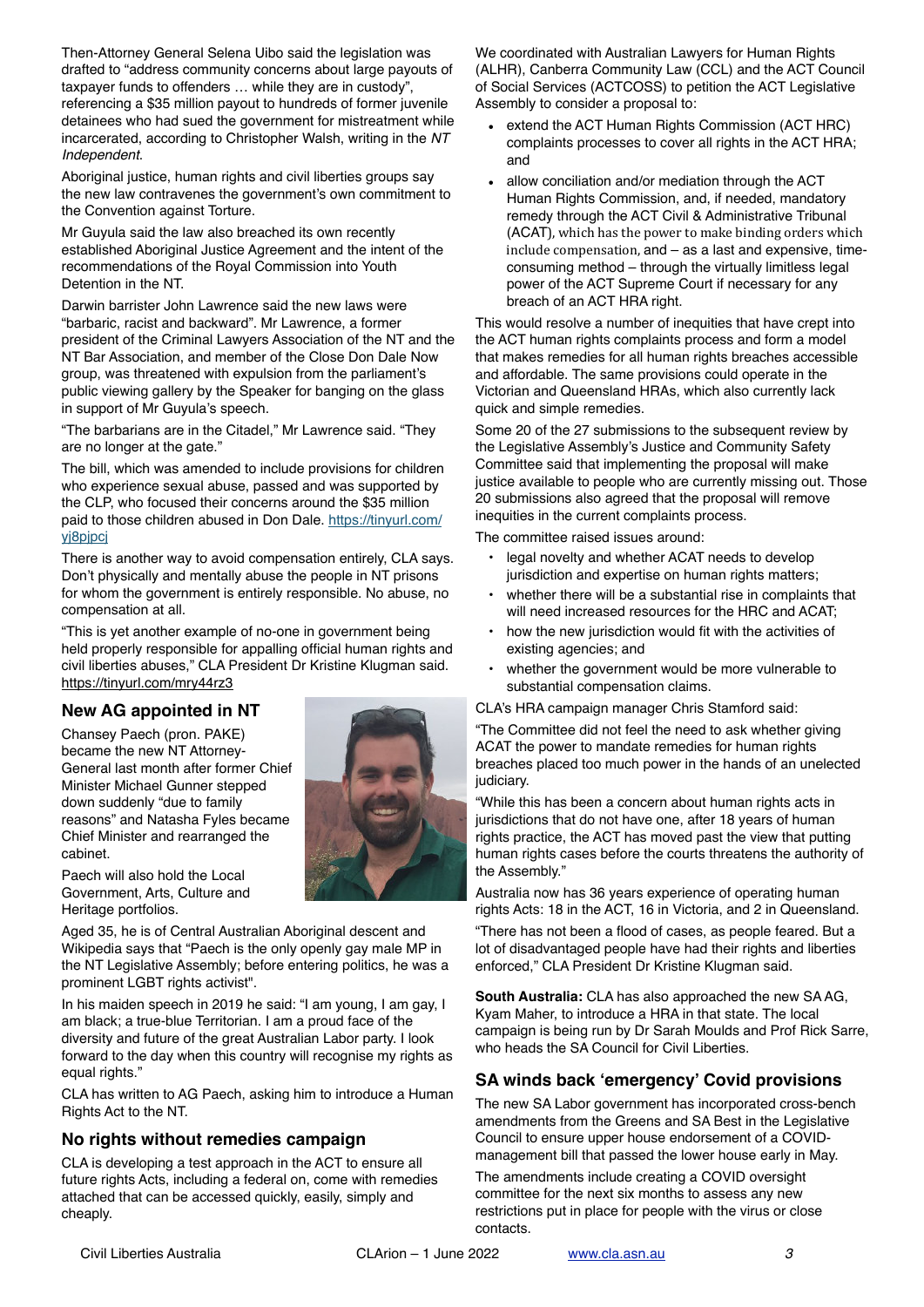Premier Peter Malinauskas said the changes will help end the Emergency Declaration at the end of June, as promised during the lead-up to the election. The new provision will operate under the Public Health Act, rather than an Emergency Act. <https://tinyurl.com/k7yd7b2s>

#### **Judge to scrutinise police over DV**

Judge Deborah Richards is heading the new Commission of Inquiry to examine Queensland Police Service responses to domestic and family violence, which has just opened its doors.

The terms of reference are:

- the extent and nature of any cultural issues within the QPS over investigating domestic and family violence, and whether they have contributed to over-representation of First Nations people in courts and jail;
- assess how well or otherwise the QPS is equipped to respond to domestic and family violence;
- examine current conduct and complaints handling processes against officers; and
- any other matter the Commission considers relevant.

Judge Richards is the President of the Childrens Court of Queensland and a judge of the District Court, and is also a former crown prosecutor and public defender. She was a member of the Taskforce on Women in the Criminal Code in 1998.

The \$3.4m Commission of Inquiry began on 30 May 2022 and is expected to take four months.

More information: [www.qld.gov.au/womenstaskforceresponse](http://www.qld.gov.au/womenstaskforceresponse)

### **Qld magistrates modernise after 135 years**

Attorney-General and Minister for Justice, Shannon Fentiman said current criminal procedure laws in the *Justices Act 1886* are being comprehensively reviewed for the first time since the Act started in 1887.

"Our Justices Act is used every day in Queensland," AG Fentiman said. "The review of the Act is well overdue – it's been more than a century since it was introduced in Queensland Parliament.

"This ground-breaking review, independently led by retired District Court judge Michael Shanahan, is tasked with making recommendations to create a new framework for contemporary and effective criminal procedure laws for Queensland's busiest courts, the Magistrates Courts."

For the consultation paper and information about how to make a submission:<https://statements.qld.gov.au/statements/95103> Closing date for written submissions is 30 June 2022.

# **ODD SPOT: Police get DV wrong frequently**

Evidence says police get domestic violence wrong way too often. Research by Australia's National Research Organisation for Women's Safety (Anrows) was prompted by figures from 2017 that of the 27 women murdered by an intimate partner in Queensland, 12 of the women had been previously identified by police as the perpetrator in a domestic dispute and issued with a restraining order or formal charge. <https://tinyurl.com/55nzvjcs>

# **Indigenous courts produce good outcomes**

A Bureau of Crime Statistics and Research evaluation has found that participation in the NSW Youth Koori Court is associated with a reduction in incarceration, without any adverse impact on re-offending.

The study compared 151 Aboriginal young people referred to the Youth Koori Court with 2883 similar Aboriginal youth with a criminal matter finalised in the Children's Court through the usual court process.

Youth Koori Court participants were 5.9 percentage points less likely to be sentenced to a juvenile control order than comparable Aboriginal young people through the Children's Court (a 40% reduction).

The evaluation found no statistically significant reduction in reoffending rates among Youth Koori Court participants. However Youth Koori Court participants who did reoffend were 7.6 percentage points less likely to be sentenced to a juvenile control order at re-conviction (equivalent to an 84% reduction). <https://www.bocsar.nsw.gov.au/>

#### **Govt at last puts money into helping children**

WA plans to build a \$15m residential facility "on country" to house at-risk youth in the Kimberley.

It proposes to have the new-style, juvenile detention centre up and running by early 2023, which it claims "will be an alternative to detention for young offenders, giving them the opportunity to engage in structured work and learning".

CLA thought that's what existing detention centres were meant to be doing!

The government claims the Juvenile Jail Lite will be an alternative to detention, when a youth is charged or convicted, and also an option for post-sentence rehabilitation and reintegration into the community.

The sudden announcement last month follows huge controversy over conditions at WA's Banksia Hill Juvenile Detention Centre, with critics saying Banksia Hill is not only failing to deliver rehabilitation and education, but is actively making kids' mental and physical health worse (see *CLA*rion May 2022)<https://tinyurl.com/y66xq8tj>

#### **Police driver sentenced to jail for three years**

Supreme Court judge Robert Pearce has sentenced former Tasmania Police officer Aaron Tasman Bonner to three years jail for killing a pedestrian and seriously injuring his wife, who was also a pedestrian.

He must serve at least 18 months of that time in jail before parole, and is disqualified from driving for two years after his release.

Anthony Robert Campbell was killed and his wife Bernice Campbell, of NSW, were hit by police car as they walked a footpath in central Launceston on 6 January 2020.

Policeman Bonner was responding to a non-urgent call when he sped through a red light and collided with another car, which sent his vehicle out of control and on to the footpath. He pleaded guilty to causing death and grievous bodily harm by dangerous driving, estimated at 89kph in a 50kph zone.

Judge Pearce said last month that Bonner had shown a terrible error of judgement and seriously breached his duty of care to members of the public. <https://tinyurl.com/59ffb4ts>

# **AUSTRALIAN BRIEFS**

#### **Health gets a bad prognosis over data**

Health is the worst industry for data breaches, with providers notifying 83 data breaches July–Dec 2021, comprising 18% of the 464 total breaches, according to the Office of the Australian Information Commissioner's Notifiable Data Breaches report. Health and the finance industry have consistently been the worst performers since the NDB scheme began in 2018. [https://](https://tinyurl.com/5n6r3h73) [tinyurl.com/5n6r3h73](https://tinyurl.com/5n6r3h73)

### **ODD SPOT: Become your own barrister**

Wig and gown. 100% horsehair wig and gown. \$980. Wig fits an approximate Akubra size 57-58 head. Gown approx size 14 (female). Used once in a ceremonial setting. – advert in the 25 May 2022 ACT Bar Bulletin, with contact details included.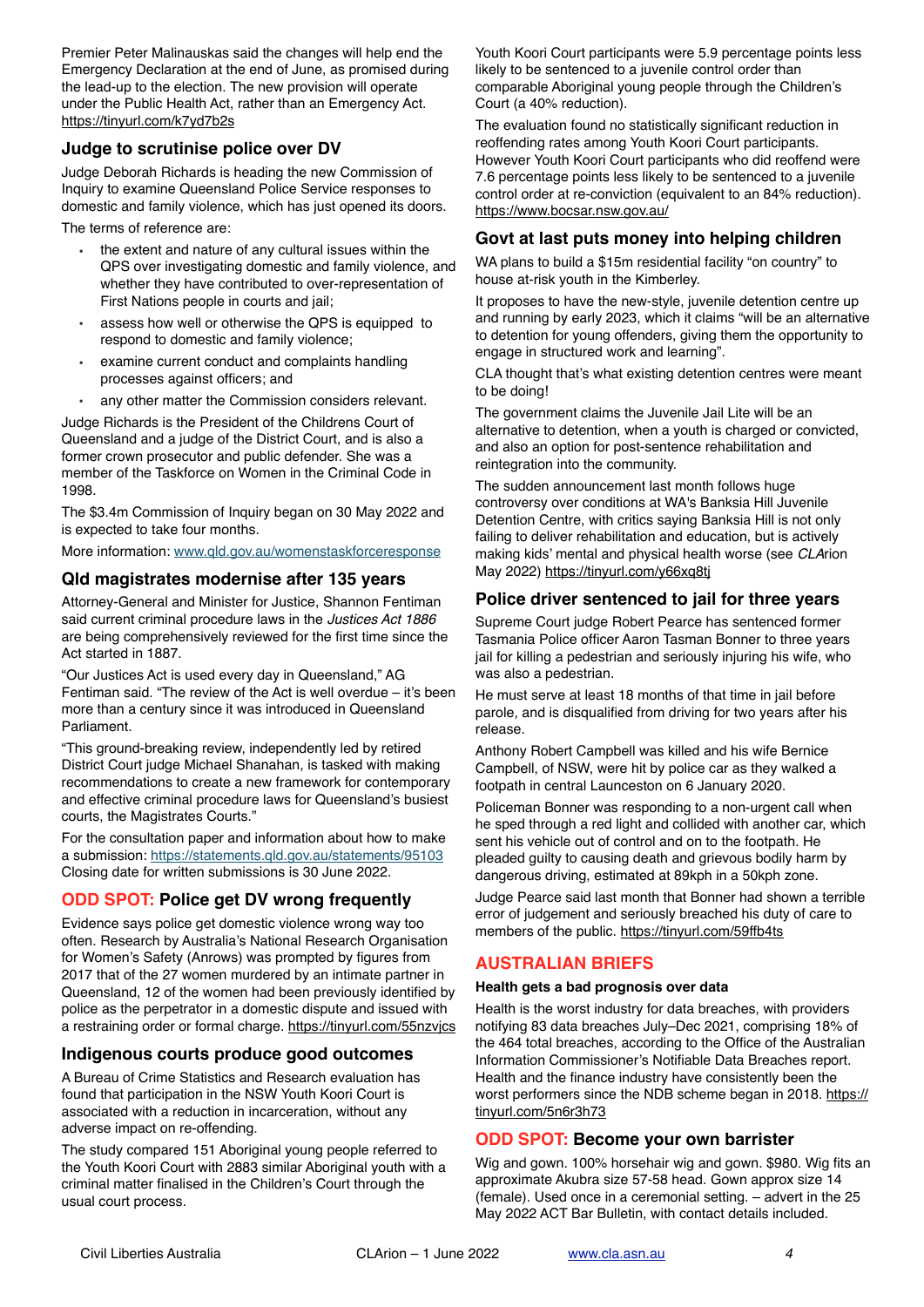#### **Media freedom on the decline in Oz**

Australia's media freedom is "fragile" and less protected than in NZ and countries in Asia, an international journalism watchdog reports in its annual press freedom index. Australia dropped from 25 to 39 out of 180 countries in Reporters Without Borders' (RSF) World Press Freedom Index for 2022, ranking below NZ in 11th and Timor-Leste at 17. "Ultra-concentration of media ownership, combined with growing official pressure, endanger public-interest journalism" in Australia, RSF said. <https://tinyurl.com/32ab3cu3>

#### **Members' (and other relevant) letters:**

#### **Apologise, please**

I look forward to the new WA Governor Chris Dawson organising official exonerations, apologies and compensation for the families of Lance Williams (deceased), Steven Ross (deceased) and myself for lives ruined by being "outed" as prime suspects in the Claremont series killings. As Premier Mark McGowan said on the steps of Parliament just after the conviction: "I feel sorry for the



victims who had to wait and suffer for nearly 25 years". A civil society will not just accept this injustice as mere "collateral damage". An apology from Mr Dawson in his new role as Governor would be an apology indeed. – Peter Weygers (photo), Claremont WA (*Post* newspaper, 23 April 2022).

#### **Cheaper housing is the key priority**

The new federal government's priority should be cheap, affordable housing. Too many good hardworking people with nowhere to live: lack of rentals means landlords succumb to greed, renting only to those with connections and a fat wallet. This, of course makes the rich richer. The divide between the haves and have nots has never been wider in this country. Why has the government allowed this to happen in a pandemic for God's sake. Inflation is over five percent when more people can't work. Price rises continue to increase unabated as large companies continue to make obscene profits. Government is about managing a country in a wise responsible way for the populace, not for making decisions that benefit you and your mates. It's clearly obvious that the political parties all offer different doors but to the same room. Politics in Australia is snake pit full of selfish narcissistic amoral totally inept people. If it was the private sector they would be sacked in a heartbeat. – Alan Craig (in response to the May 2022 *CLA*rion call for priority setting).

#### **When will a new Victorian Mental Health Act be legislated?**

Dear Mr Merlino, Minister for Mental Health: Further to my email of 14 March 2022 (to which you have not replied) would you please confirm that the Andrews Government now has no intention of enacting a new Mental Health Act prior to the November 2022 elections. If that is the case, I shall be deeply disappointed. Your government should be capable of better. In

my opinion, and that of the Mental Health Royal Commission, the 2014 Act is deeply flawed. In particular, as did the Act which it superseded, it treats mental Illness more as a crime than an illness. The Royal Commission called for a more humane approach in a new Act. If a new Act is not to be enacted before the election would you please give your assurance that one will be



enacted as a matter of priority in the new Parliament (assuming that the Andrews government is re-elected). – Reg Murray, Glen Iris VIC.

#### **More accountability, not more police**

Victoria does not need more police. We need a system that a. holds the (too many) police we already have accountable for their actions, and b. (diverts) excessive police funding into front line community services.

– Monique Hurley, Human Rights Law Centre, VIC.

### **CLA's main activities for April 2022**

We have reported in detail above about the major work under way in promoting human rights Acts, federally and in other states and the NT, as well as the fundamental improvement in existing ones that we are actively campaigning for in the ACT.

**WA:**

### **CLA doco – '***Trauma: Rights & Remedies'* **– launched to silence…and praise**

More than 50 people reacted with pin-drop silence as CLA's one-hour documentary *'Trauma: Rights & Remedies'* came to an end at its public launch in WA's State Theatre on 4 May 2022.

Then the questions came flooding out from the audience to a panel of experts: Megan Krakouer (Director, Nat. Suicide Prev. & Trauma Recovery Project), Margaret Howkins (VP CLA) Mervyn Eides (CEO Ngalla Maya Aboriginal Corp) and Simon Akkerman (cinematographer and director and himself with prison experience) comprised the panel. (See photo below).\*

The documentary lays bare the injustice of "justice" in Australia, particularly in WA. It outlines what is wrong with the police, legal, courts and corrections system in a series of powerful camera-facing segments by people who have suffered its abuses.

There were comments and questions about people's powerlessness over resources or adequate support to traumatised members of the public even when formally employed to do so, forcing some caring workers to abandon their jobs.

Responses from the panel emphasised a Human Rights Act law in WA would underpin the campaign to correct injustices, and empower every person frustrated by blatant denial of funding and resources to the most marginalised people.

Throughout the documentary and during the questions, it was obvious that much-boosted mental health resources are critically needed to address individual suffering. Members of Parliament in Australia's richest state need to be asked when will they deliver for all the people…and not just the big end of town.

Reviews describing reactions to the film were positive, the most powerful included:

"The intergenerational nature of the participants' accounts (of experiences before, during and after incarceration) confirm the shocking disinterest of the WA comfortable and wealthy to

Civil Liberties Australia CLArion – 1 June 2022 [www.cla.asn.au](http://www.cla.asn.au) *5*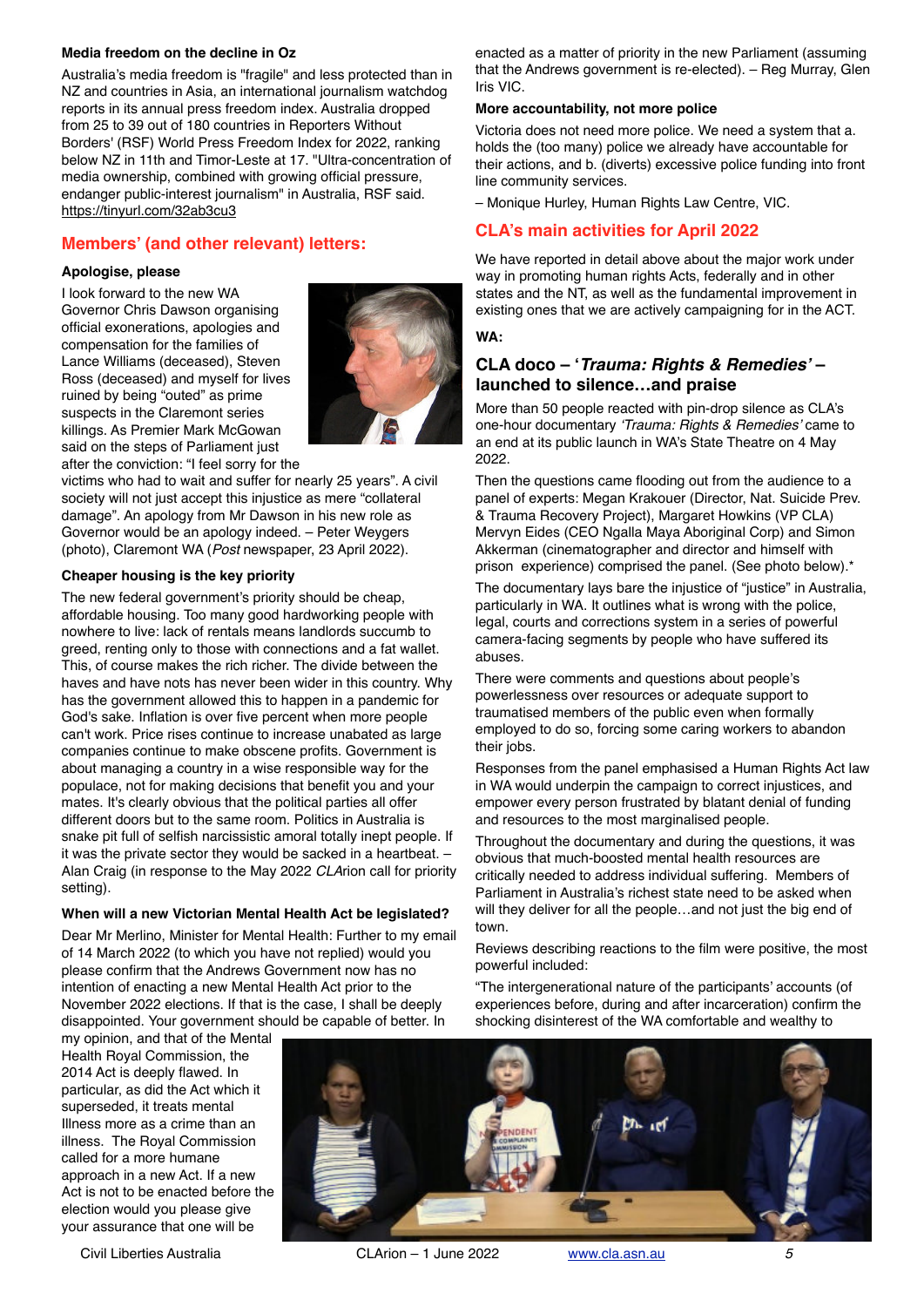redress the system. The stats are horrifying. The voices are measured; there are no shock tactics undermining (the film's) power. A great achievement for a community TV company too – so professional."

"…Impressive to have the range of voices witnessing across the full spectrum of people involved in the criminal justice system, from the victims to the law makers and politicians."

Other comments repeated: "The measure of a civilised society can be judged by the degree of humanity within its largely hidden institutions including prisons, care homes, children's homes…in which people are often disempowered.'"

*'Trauma: Rights & Remedies'* has been viewed on CLA's *YouTube* channel and has been rolling with WA *Community TV Broadcasting* around the clock for a fortnight. Facebook and other social media have exposed bits of the film highlighting specific contributions.

\* Other arranged panelists were unable to attend at the last minute: they all feature in the doco. Dr Hannah McGlade had been urgently called to a UN meeting in New York. Senator Dorinda Cox, and Gerry Georgatos (Human Rights senate contender) sent apologies for being held up.

The film is available to CLA members on *YouTube*: [https://](https://www.youtube.com/watch?v=5CWcmg9yypw) [www.youtube.com/watch?v=5CWcmg9yypw](https://www.youtube.com/watch?v=5CWcmg9yypw)

CLA is making it available to the ABC's *Four Corners* program. There is a detailed plan to market the doco to key politicians, bureaucrats and influencers in the WA "justice" system as well as to the civil society organisations who have to pick up the mess left by inadequate social funding and care.

- The CLA management team worked together to answer questions on the history of CLA for WA Uni student and / CLA member, Bianca Gimondo, who was writing an assignment on the history of civil liberties for her course.
- CLA V-P in WA, Margaret Howkins, worked with CLA CEO Bill Rowlings and President Dr Kris Klugman to provide a comprehensive submission to the WA Joint Standing Committee on the CCC (this was CLA's third major submission in five years on the same subject to them).
- VP Howkins responded to a 36-page letter from a prisoner desperately seeking justice after being convicted in an oath-against-oath trial by jury. While CLA does not normally respond to such letters, as it does not take on individual cases, she advised that only brief, bullet-point facts about conviction might be actionable by anyone within the legal profession motivated to help.
- CLArions for May 2022 were posted to 10 prisoners in early May, and 10 made publicly available at the film launch.
- CLA in WA provided a character reference to cinematographer Simon Akkerman in preparation for his appeal against conviction, due in mid-year.
- CLA in WA received an email from an aspiring judge congratulating us on our hard work for social justice, especially towards Human Rights Acts.

#### **TASMANIA:**

In Tasmania, CLA is working to re-activate the local human rights campaign. This follows a change of Premier. The campaign has been in abeyance for 18-24 months while the Tasmanian Law Reform Institute worked on a new report. But that report is unlikely to see the light of day at all. Some 20 local organisations, led by CLA, actively support a HRA for the state.

#### **NT:**

CLA has written to the new Attorney-General, Chansey Paech, asking whether he will consider introducing a HRA for the Northern Territory. We await his reply. He has described himself as young, gay and black and is a well-known supporter of rights for fringe people and groups.

There is major turmoil in the 'establishment' spheres in the NT. Politically, sudden resignations started at the top, when Chief Minister Michael Gunner stepped down, followed almost immediately by the public service head of the Premier's Department. As with all matters in small, frontier jurisdictions like the NT, resignations invariably have flow-on effects, or raise questions, in relation to relatives of the resigners and those promoted.

The NT ICAC (Independent Commission Against Corruption) itself has been under investigation for possibly illegally taperecording potential targets. It was forced to apologise for breaking terms of its own Act, denying procedural fairness. And the report of its inquiry into the building of a new grandstand by Darwin Turf Club has upset all sides to the debate, and then some.

In legal circles, it is being claimed ICAC cherry-picked one point of a three-pronged formal complaint about bias and incompetence to the NT's new Judicial Commission, made by a barrister against a Supreme Court judge. Conveniently for the judge, ICAC produced a "nul" finding, meaning it couldn't find anything wrong.

That's an extremely surprising result, because the Legal Practitioners Disciplinary Tribunal found quite the opposite, and the barrister was awarded about \$0.5m in costs.

#### **INTERNATIONAL**

#### **New chance to overturn yacht-based conviction**

The NZ Court of Appeal ruled last month that Scott Watson can challenge whether the police photo montage-based identifying of him as the "mystery man" last seen with a disappeared couple in 1998 was properly obtained and therefore was appropriate to put before the jury during his trial.

The NZ "yachtie" case is often compared with the Sue Neill-Fraser case in Tasmania on Australia Day in 2009, where her husband, Bob Chappell's, body was never found. Both cases have attracted significant community and legal support as miscarriages of justice.

Watson's latest appeal comes after he has already been denied parole four times, basically due to his refusal to admit guilt. His new Court of Appeal hearing will take place on 31 August in Wellington: it is a flow-on for a formal appeal for pardon.

Watson was convicted of murdering Ben Smart, 21, and Olivia Hope, 17, whose bodies were never found, in Marlborough Sounds, at the top of NZ's south island. The pair was last seen getting off a water taxi from a lodge on to a yacht in the early hours of 1 January 1998.

Watson, now 50, was sentenced to life in prison and has spent 24 years behind bars. He has always denied killing the pair.

Watson was identified as the mystery man last seen with Smart and Hope by a water taxi driver Guy Wallace, based on a photo montage shown to him by police. However, the montage pictured Watson mid-blink, matching other descriptions that said the mystery man had "hooded eyes".

After the trial, taxi-man Wallace, who died in 2021, said he didn't believe Watson was the man he saw with Smart and Hope, according to a report of the case in *Newshub*. [https://](https://tinyurl.com/srvpyk7k) [tinyurl.com/srvpyk7k](https://tinyurl.com/srvpyk7k)

#### **'Justice more important than procedural rules'**

The Court of Appeal has ruled Watson (see above) can challenge the montage in his upcoming appeal.

"If there is one lesson from the history of miscarriage of justice in the context of criminal appeals, it is that no good is done by the procedural suppression of a tenable ground of appeal which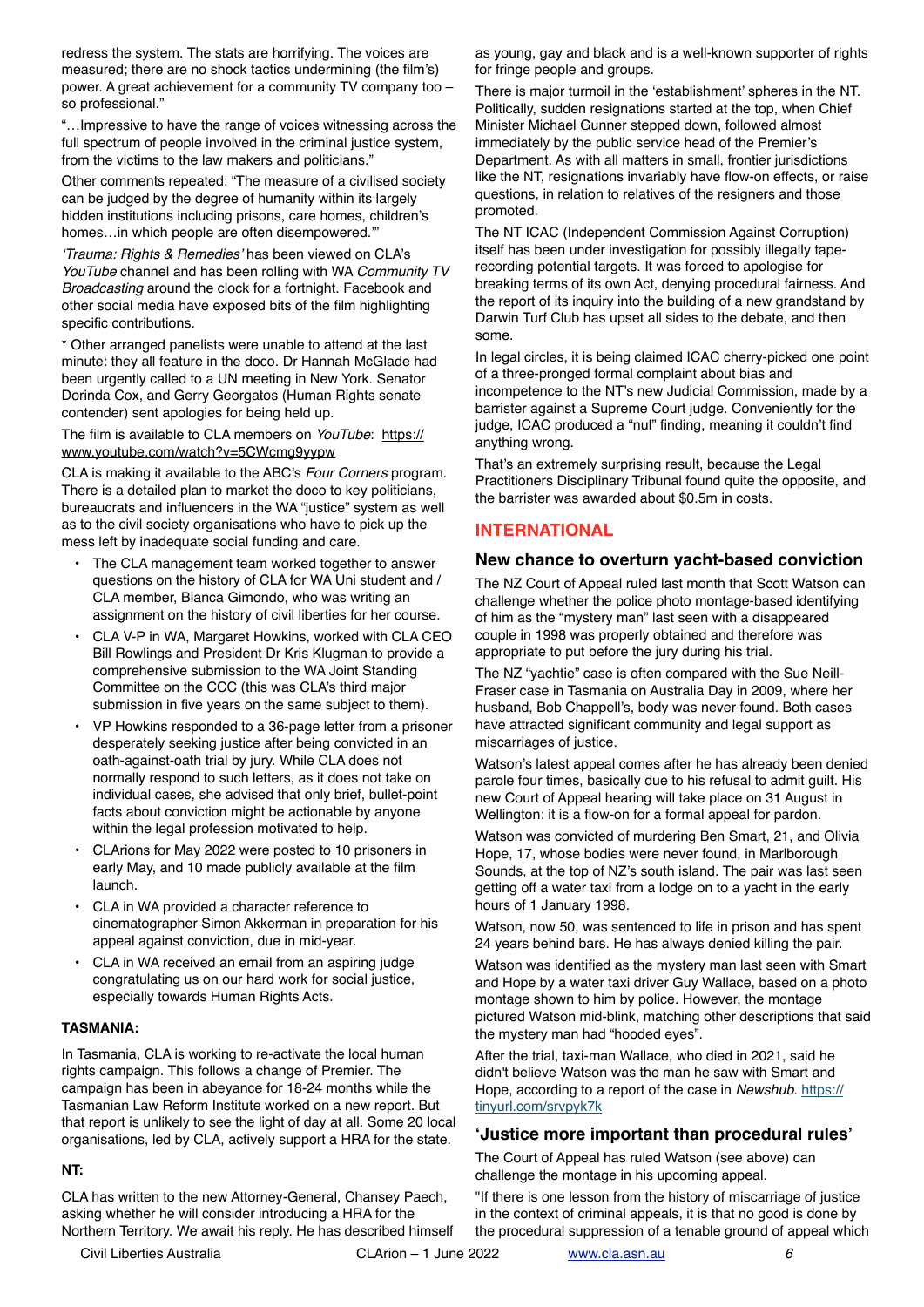has not yet seen the light of day in an appellate court, while other grounds of appeal are nonetheless allowed to proceed," former Court of Appeal President Stephen Kos noted in the ruling.

Watson is also challenging the reliability of forensic evidence over two hairs found on his yacht.<https://tinyurl.com/srvpyk7k>

# **President Xi says China runs its own HR style**

Chinese President Xi Jinping said last month that the nation's development of human rights "suits its own national conditions".

He was speaking during a video call with the UN human rights chief Michelle Bachelet who was on a six-day visit to China.

Among the various types of human rights, the rights to subsistence and development were primary for developing countries, he said. "Deviating from reality and copying wholesale the institutional model of other countries will not only fit badly with the local conditions but also bring disastrous consequences," the *Xinhua* state news agency quoted Xi as saying. "In the end, it is the broad masses of the people who will suffer," he said.

"Countries do not need patronising lecturers; still less should human rights issues be politicised and used as a tool to apply double standards, or as a pretext to interfere in the internal affairs of other countries," Xi said.<https://tinyurl.com/wsjrdefx>

### **Open slather is the 'privacy' rule in Ireland**

The Irish Council for Civil Liberties (ICCL) has revealed that the Republic of Ireland's An Post and Ordnance Survey Ireland's GeoDirectory is selling incredibly personal information, such as social class and family status, about citizens to companies such as Experian and Aviva.

ICCL has been able to buy data about people living in Limerick and Dublin and whether they're "deprived', "struggling" or "affluent". Anyone can buy this data about any household in the republic, according to ICCL's Tech and Human Rights Officer, Olga Cronin.

Some 2.2 million Irish homes and their residents are profiled in this way, under headings such as "striving urban singles", "deprived urban families" or "struggling older families".

Aviva uses GeoDirectory data to set individual insurance prices and examine claims. Profiles of Irish people are also sold to Experian, one of the world's biggest data brokers, to feed into credit reports. GeoDirectory's data are supplied by An Post, Ordnance Survey Ireland, and the census, including income, labour market skills, age, cultural background, and family status. <https://tinyurl.com/36s3by2x>

# **Spy chief sacked for prying into pollies' phones**

Spain's government has fired the director of its top intelligence agency amid two separate cases of hacking of the mobile phones of politicians.

The EFE news agency and other media reported last month that Spain's Cabinet agreed Paz Esteban would be relieved as head of Spain's National Intelligence Center, or CNI.



The decision comes after Ms Esteban (photo) admitted in a closed-door

committee of Spain's parliament that her agency had legally hacked the phones of several Catalan separatists after receiving judicial permission.

Her agency is also under scrutiny for recent revelations by the government that the mobile phones of both Prime Minister Pedro Sanchez and the defence minister were infected with the Pegasus spyware by an "external" power. [https://tinyurl.com/](https://tinyurl.com/4679j7p4) [4679j7p4](https://tinyurl.com/4679j7p4)

# **ICE and HA…two spies in a pod**

Immigration and Customs Enforcement (ICE) in the USA is a direct equivalent of Australia's Dept of Home Affairs (HA).

In Australia, this is what HA does, directly from its website: "Home Affairs brings together Australia's federal law enforcement, national and transport security, criminal justice, emergency management, multicultural affairs, settlement services and immigration and border-related functions, working together."

HA and ICE swap information on a daily basis, and details of surveillance techniques regularly.

Here is what a study by a Centre of Georgetown's Law Faculty in Washington DC has concluded about ICE (which, almost assuredly, holds 99% true for HA also) and its highly secretive bulk surveillance activities:

- ICE surveillance is broader than people realise. It is a dragnet.
- ICE built its surveillance dragnet by tapping data from private companies and public bureaucracies.
- ICE has scanned, and has access to, the driver's licence photos and data of 1 in 3 adults (HA has more than that, relatively, in Australia).
- ICE tracks the movements of drivers in cities home to 75% of the US population.
- ICE exploits people's vulnerability and trust in institutions to get its hands on more data.
- ICE leverages people's trust in state (motor vehicle departments) to target deportations.
- ICE leverages people's need for water, gas, electricity, phone and internet to target deportations.
- ICE used interviews with unaccompanied children to find and arrest their family members.
- ICE surveillance has evaded (parliamentary) oversight and laws.
- ICE surveillance deters people from accessing essential services. <https://tinyurl.com/ybxpsk82> [\(HA: https://www.directory.gov.au/portfolios/home-affairs/](https://www.directory.gov.au/portfolios/home-affairs/department-home-affairs/national-office) [department-home-affairs/national-office](https://www.directory.gov.au/portfolios/home-affairs/department-home-affairs/national-office)

### **ICE and HA both domestic surveillance agencies**

"ICE has built its dragnet surveillance system by crossing legal and ethical lines, leveraging the trust that people place in state agencies and essential service providers, and exploiting the vulnerability of people who volunteer their information to reunite with their families," the above article says.

"Despite the incredible scope and evident civil rights implications of ICE's surveillance practices, the agency has managed to shroud those practices in near-total secrecy, evading enforcement of even the handful of laws and policies that could be invoked to impose limitations. Federal and state lawmakers, for the most part, have yet to confront this reality."

Amen for what HA does, and is.

### **'transformed into vast domestic spying agency'**

"The pervasive and unaccountable ICE reach alarms the world's guru on surveillance, Bruce Schneier, who is a Fellow and Lecturer at Harvard Kennedy School:

schneier@schneier.com <https://www.schneier.com>

"US Immigration and Customs Enforcement (ICE) has long been a magnet for controversy over its cruel treatment of migrants. But there's another, potentially more alarming reason to worry about it: ICE has slowly transformed into a vast domestic spying agency that could easily be turned on the American people, whether citizens, documented, or undocumented." Schneier says. <https://tinyurl.com/ybxpsk82>